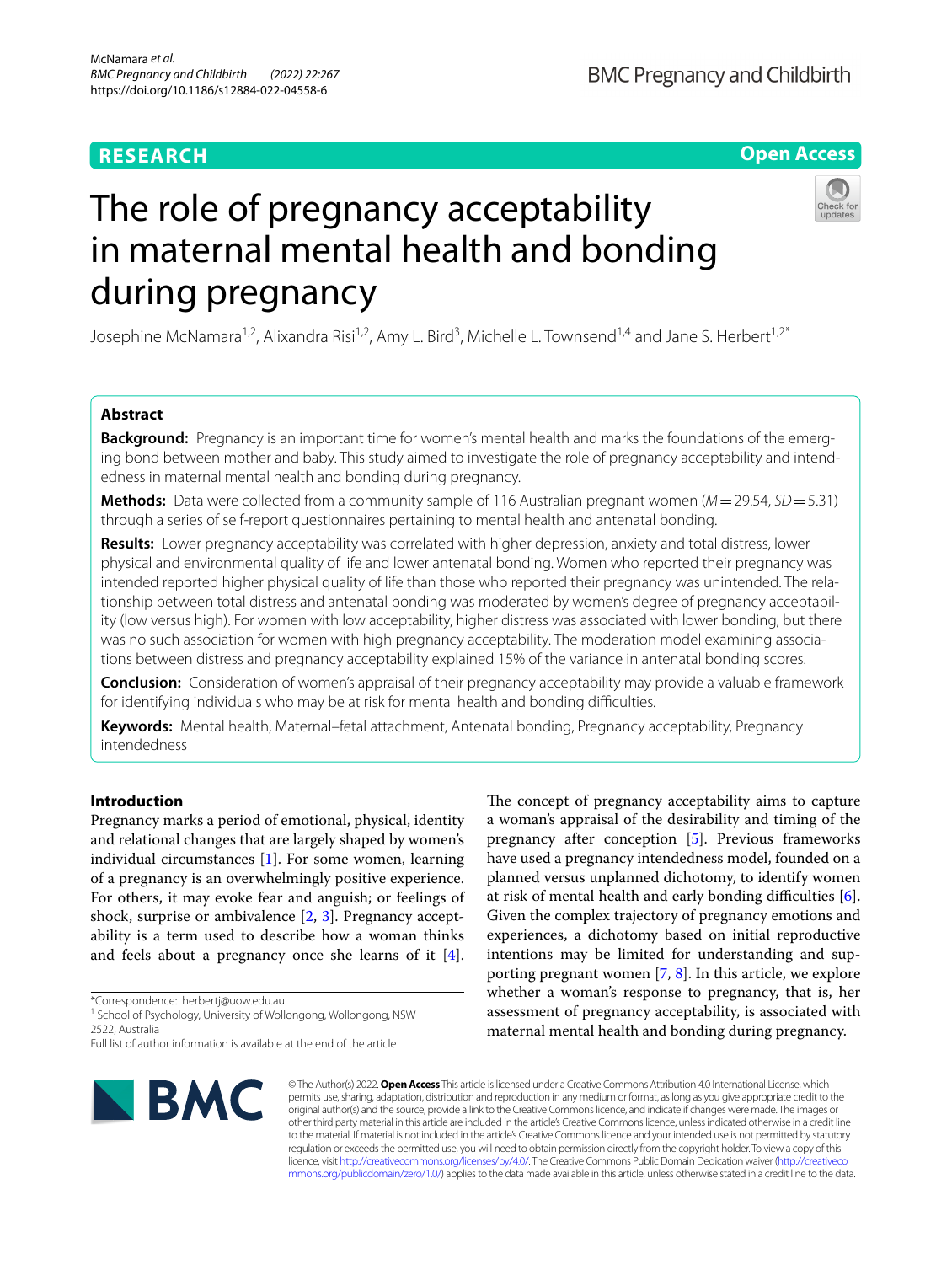The pregnancy intendedness model holds that pregnancy can be categorised as intended, mistimed or unwanted, with the latter two groups forming an umbrella category of 'unintended' pregnancy [[9\]](#page-7-8). International research suggests that approximately half of all pregnancies [[10\]](#page-7-9), and 40% of pregnancies that are continued to birth, are unintended  $[11-13]$  $[11-13]$ . Unintended pregnancy is associated with delayed antenatal care and fewer health-related behaviours during pregnancy for mothers [\[14,](#page-7-12) [15](#page-8-0)], as well as increased risk of need for neonatal special care after birth, breast-feeding difficulties [[16\]](#page-8-1), and mental health and behavioural problems in children [[17\]](#page-8-2). For these reasons, the intended or unintended nature of women's pregnancies has been an area of sustained research attention over the last 20 years. Some studies have found that women with unintended pregnancies find it more difficult to establish a bond with their baby [\[18](#page-8-3), [19\]](#page-8-4) and maintain good mental health [\[14](#page-7-12), [15\]](#page-8-0) during pregnancy, however other studies have not found signifcant results [\[20](#page-8-5)[–22\]](#page-8-6).

Although the straightforwardness of the intended versus unintended pregnancy dichotomy is valuable, it has also been subject to criticism for over-simplifying the complexities of pregnancy  $[23, 24]$  $[23, 24]$  $[23, 24]$  $[23, 24]$ . The intendedness model requires assumptions to be made about women's reproductive decisions when planning does not occur and does not account for circumstances in which a pregnancy may not be planned but welcomed [[8\]](#page-7-7). In particular, the model may be insufficiently sensitive to individual diferences in women's attitudes towards their pregnancy [[7\]](#page-7-6) as it does not account for feelings of ambivalence often reported by women  $[24, 25]$  $[24, 25]$  $[24, 25]$  and the fact that many women report varying attitudes towards intendedness throughout their pregnancy [\[26](#page-8-10)]. Awareness of these limitations has prompted a reconsideration of whether pregnancy intendedness provides a sound basis for clinical decisions in identifying women in need of support [[27\]](#page-8-11). One concept that has emerged to address this gap is pregnancy acceptability [[4\]](#page-7-3).

Pregnancy acceptability is defned as the degree to which women consider their pregnancy 'acceptable' after conception [\[28](#page-8-12)]. It takes into account a women's appraisal of the desirability and timing of the pregnancy [[5\]](#page-7-4), the congruence of pregnancy intentions and fertility-related behaviours [\[24](#page-8-8)] and the range of emotions experienced when she learns of the pregnancy  $[24]$  $[24]$  $[24]$ . The pregnancy acceptability framework acknowledges that a woman's intentions and feelings towards her pregnancy may be multi-dimensional and incongruent [[29](#page-8-13), [30](#page-8-14)]. This aspect of the model is supported by empirical research which suggests that 68% of women describe their unintended pregnancy as "wanted" [\[31\]](#page-8-15) and that women report rewarding parts of unintended pregnancy such as improvement in partner relationship, recognition of resilience and avoiding waiting for the "perfect time" to have a baby [\[32](#page-8-16)]. A recent study found that couples based their pregnancy acceptability on factors such as relationship stability, feeling prepared to and capable of being a parent and taking a fexible approach towards family planning [\[7](#page-7-6)]. These studies highlight the value of understanding women's cognitive and emotional responses to pregnancy. They suggest that the way a woman feels in response to learning of a pregnancy may impact upon the way she feels towards herself, her baby and the emotional bond that develops between the dyad.

The emotional bond between a mother and her infant begins during pregnancy and marks the origins of the mother-infant relationship and the foundation for future interactions [\[33](#page-8-17)]. Antenatal bonding, initially described as maternal fetal attachment, was introduced by Cranley [[34\]](#page-8-18) to describe the behaviors pregnant women engaged in that marked a desire to interact with and form a relationship with their unborn child. Antenatal bonding exclusively focuses on the afective tie from mother to baby [[35](#page-8-19), [36](#page-8-20)] and is made up of thoughts, behaviours and feelings [\[37](#page-8-21), [38\]](#page-8-22). Approximately 10–15% of women do not develop a bond towards their baby by the third trimester [[39\]](#page-8-23). Bonding impairment appears stable across the antenatal and postnatal periods [[35](#page-8-19), [40](#page-8-24)] and predicts lower responsive and sensitive parenting [[41](#page-8-25)], insecure mother-infant attachment [\[42](#page-8-26)] and mental health problems in children  $[43]$  $[43]$ . Therefore, it is important to understand whether low pregnancy acceptability may inhibit antenatal bonding.

Developing an emotional connection to one's baby may prove to be particularly challenging for the one in five women who experience mental health difficulties from conception to one year postpartum [\[44](#page-8-28)]. A study by McConachie and colleagues [[45\]](#page-8-29) found that 40% of women rated their wellbeing as poor during the transition to motherhood. This is especially significant because poor mental health during pregnancy is associated with impaired antenatal bonding [\[18,](#page-8-3) [39\]](#page-8-23) perhaps due to a lack of emotional resources, beliefs about poor parenting competency, and negative attitudes towards caregiving [[46,](#page-8-30) [47\]](#page-8-31). Depression has consistently been shown to be associated with lower antenatal bonding [\[48](#page-8-32), [49\]](#page-8-33). Anxiety has been found to be negatively associated with antenatal bonding quality, while inconsistent fndings have been reported in relation to antenatal bonding as a global construct [\[50](#page-8-34), [51](#page-8-35)]. A small number of studies have found that women with higher stress [[52](#page-8-36), [53](#page-8-37)], lower subjective well-being [\[54](#page-8-38)] and positive affect [\[55](#page-8-39), [56](#page-8-40)] report lower antenatal bonding. To date, no studies have been conducted to examine the potential role of pregnancy acceptability in maternal mental health and antenatal bonding. It may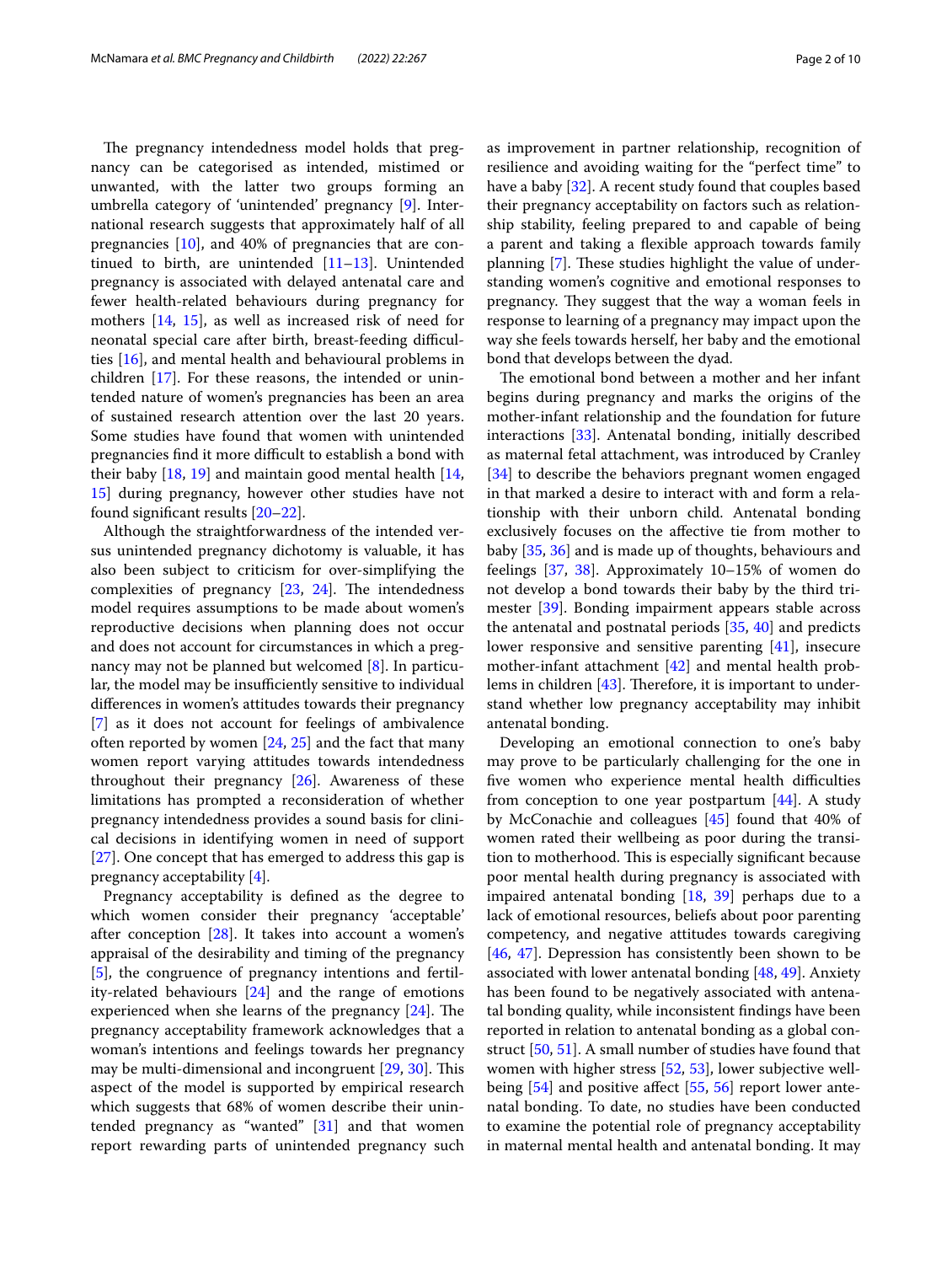be that pregnancy acceptability can help to explain the relationship between maternal mental health and antenatal bonding. If women with low pregnancy acceptability are more vulnerable to the stressors of pregnancy, we might expect to see an association between distress and bonding for these women in particular.

The period following confirmation of pregnancy represents a signifcant transition period and is likely to involve an appraisal of a wide range of factors including desirability, suitability of timing, implications for identity, achievement of goals and alignment with values. Being able to capture the way women think and feel about their pregnancy, in addition to understanding their pregnancy intentions, may be useful in supporting women's mental health and early mother-to-baby bonding. In this paper, we examined the role of pregnancy intendedness and acceptability in mental health and bonding during early pregnancy in a community sample of Australian women. We hypothesised that women with low pregnancy acceptability would report higher distress, lower wellbeing and lower antenatal bonding. We also explored whether pregnancy acceptability moderates an association between maternal distress and antenatal bonding, but given a lack of existing research, no specifc hypotheses were made.

#### **Methods**

#### **Design and procedure**

This study comprised part of the first wave of data collection for a larger project entitled 'Maternal Wellbeing and Bonding.' Participants in the larger study were asked to complete a series of questionnaires pertaining to mental health and bonding, a survey about their pregnancy experiences and a brief phone interview. The current study utilized a cross-sectional design where women completed self-report questionnaires in early pregnancy from June to October 2018. Ethical approval for this study was granted through the University of Wollongong Human Research Ethics Committee (reference: 2017/277) and hospital site specifc assessment.

#### **Participants**

Participants were 116 pregnant women receiving outpatient care at a public antenatal clinic in New South Wales [[57\]](#page-8-41) who were in their first or second trimester of a singleton pregnancy, 18 years or over and English-speaking. Eligible women were provided with a summary of the research aims when they arrived for their scheduled antenatal appointment and were invited to participate in the study by the frst author. Recruitment took place at Wollongong Hospital Antenatal Clinic located in New South Wales, Australia which is a large regional hospital providing generalist and specialist maternity services to women across a catchment area of 250 km [[58\]](#page-8-42). A total of 122 women provided consent to participate in the study, however six participants were excluded due to non-completion of greater than 25% of measures.

#### **Measures**

#### *Demographics*

Women completed a demographic information questionnaire including questions about their ethnicity, age, education, relationship status, current pregnancy and previous pregnancy history.

#### *Pregnancy intendedness and acceptability*

To assess pregnancy intendedness, women were asked to report if their pregnancy was planned or unplanned. For unplanned pregnancy, women were asked to report their feelings about the pregnancy by selecting one of four response options: 1) "I was pleased about the pregnancy virtually from the start;" 2) "I had mixed feeling initially, but am now pleased about it;" 3) "I still have mixed feelings;" and 4) "I am mostly not happy about the pregnancy." Based on their responses to the pregnancy intendedness and response to unplanned pregnancy questions, participants were categorised into one of two groups: 1) *high* pregnancy acceptability – women with intended pregnancy and women with unintended pregnancy who reported being pleased about the pregnancy from the start; and 2) *low* pregnancy acceptability – women with an unintended pregnancy who reported ambivalent or negative feelings towards the pregnancy.

*World Health Organisation Quality of Life Scale (WHO‑ QOL‑Bref)* WHOQOL-Bref is a 26-item questionnaire measuring physical, psychological, social and environmental quality of life (QOL). It has been validated for use in postpartum [[59\]](#page-8-43) and used in other pregnancy studies [[60\]](#page-8-44). WHOQOL-Bref has good reliability and internal consistency [[61\]](#page-8-45), and exhibited a high level of internal consistency in the current study (Cronbach's alpha $=0.89$ ).

*Depression, Anxiety and Stress Scale (DASS‑21)* DASS-21 is a 21-item questionnaire that assesses symptoms of depression, anxiety and stress [\[62\]](#page-9-0) and has been validated for use in perinatal populations  $[63]$  $[63]$ . The DASS-21 total score was used in the current study as it has been found to be an appropriate measure of general psychological distress [[64,](#page-9-2) [65\]](#page-9-3). DASS-21 shows high reliability and internal consistency [\[66](#page-9-4)] and exhibited a high level of internal consistency in the current study (Cronbach's alpha $=0.89$ ).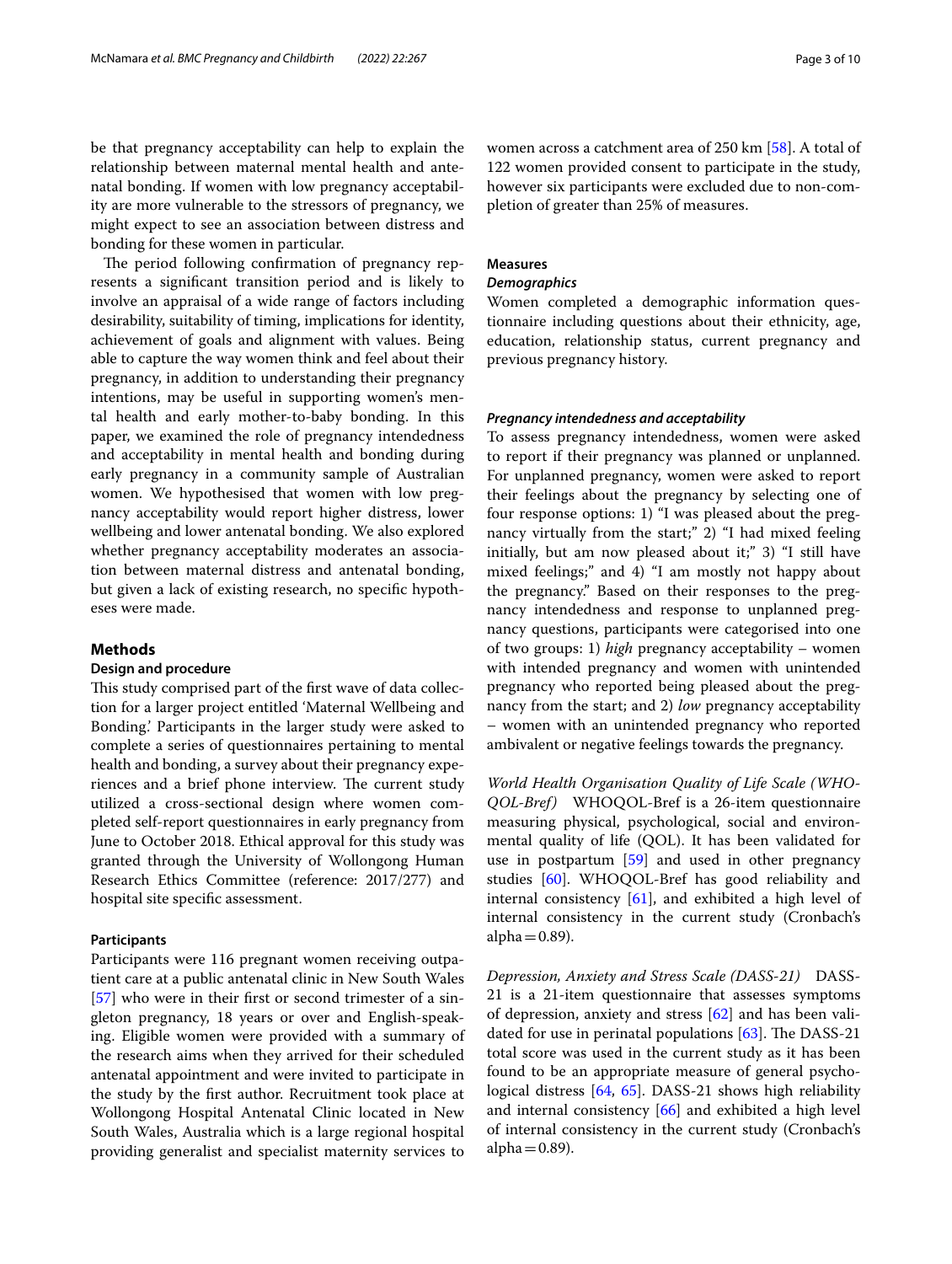*Maternal Fetal Attachment Scale (MFAS)* MFAS is a 24-item self-report questionnaire that assesses the extent to which women engage in behaviors that represent an affiliation towards their unborn child  $[34]$  $[34]$  $[34]$ . MFAS includes fve subscales: 1) *diferentiation* of self from fetus; 2) *interaction* with fetus; 3) *characteristics* and intentions to fetus; 4) *giving* of self; and 5) *role taking*. There is empirical support for interpreting subscale  $[67]$  $[67]$  $[67]$ and total scores for research purposes [[37\]](#page-8-21). MFAS shows good reliability and internal consistency [[68\]](#page-9-6) and exhibited a high level of internal consistency in the current study (Cronbach's alpha=0.79).

#### *Statistical analysis*

Statistical analyses were conducted using the Statistical Package for the Social Sciences (SPSS for Windows, Version 23), and Hayes' [\[69](#page-9-7)] PROCESS macro for SPSS. Data screening and cleaning was conducted prior to analysis. Expectation maximisation was used to impute missing cases for continuous variables (4%). A missing values analysis indicated that Little's (1988) test of Missing Completely at Random (MCAR) was not signifcant:  $\chi^2$  1.44, *DF*=3, *p*=0.696. WHOQOL and MFAS scores were normally distributed. DASS-21 scores were positively skewed and were transformed with square root transformations for correlation analyses. Pearson correlation coefficients were calculated to examine associations between mental health, bonding, pregnancy and demographic variables. Alpha values smaller than 0.05 were considered signifcant. A MANOVA was performed to calculate potential diferences in women based on pregnancy intendedness and acceptability. Moderation modelling with bootstrapping was conducted to examine the relationship between mental health, antenatal bonding and pregnancy acceptability. The PROCESS macro [[70](#page-9-8)] was chosen for use because of its suitability for nonnormal and asymmetrical distributions, and to balance power and validity concerns [\[71,](#page-9-9) [72\]](#page-9-10). For the moderation model, the bias-corrected bootstrap confdence intervals for each of the indirect efects were based on 5000 bootstrap samples using 95% confidence intervals. The indirect pathway was supported when the confidence intervals did not cross zero.

#### **Results**

#### **Participant demographics**

Women were aged 18–41 years (*M*=29.54, *SD*=5.31) with a mean gestational age of 18.78 weeks (*SD*=4.37, range 12–27 weeks). Most women were married or in a de facto relationship (87.9%), born in Australia (90.5%), and identifed English as their frst language (94.0%). Six women (5.3%) identifed as being of Aboriginal and/or

Torres Strait Islander descent. Most women were working either full-time (36.3%) or part-time (36.3%). Annual household income ranged from<\$20,000 to>\$160,000 (median bracket – AUS\$80,000-\$100,000). Maternal education ranged from completing Years 7–9 (4.3%), Year 10 (12.9%), Year 12 (6.9%), vocational education (40.5%) and university (35.3%). Of the women, 21.6% were nulliparous, with the remaining women having between 1–9 children ( $M = 1.21$ ,  $SD = 1.41$ ). Almost half of the women (44%) had experienced at least one previous miscarriage (range=0–4, *M*=0.89, *SD*=0.50). Regarding pregnancy intendedness, 60.3% of women (*n*=70) reported their pregnancy was intended and the remaining 39.7% (*n*=46) stated their pregnancy was unintended. Regarding pregnancy acceptability, 73.3% of women fell within the *high* pregnancy acceptability group (*n*=85) and 26.7% fell within the *low* pregnancy acceptability group  $(n=31)$ .

#### **Preliminary analyses**

Pearson correlation coefficients were calculated between all subscale scores for maternal mental health and bonding. Social QOL was positively correlated with MFAS-Total (*r*=0.191, *p*=0.040) and MFAS-Roletaking  $(r=0.193, p=0.037)$ . Depression was negatively correlated with MFAS-Characteristics (*r*=-0.190,  $p=0.042$ ). Stress was negatively correlated with MFAS-Total  $(r = -0.194, p = 0.036)$  and MFAS-Characteristics  $(r = -0.196, p = 0.035)$ . No other statistically significant correlations were found between mental health and antenatal bonding variables. Signifcant correlations between demographic variables, mental health and antenatal bonding are reported in Table [1.](#page-4-0)

Results of the frst MANOVA indicated a statistically signifcant diference in women's mental health and antenatal bonding based on pregnancy intendedness, *F*(12, 103)=2.088, *p*=0.024; *Wilk's* Λ=0.804. Women with unintended pregnancy  $(M=69.93, SD=16.63)$  reported signifcantly poorer physical QOL than women with intended pregnancy ( $M = 78.56$ ,  $SD = 14.22$ ) ( $p = 0.004$ ). No other statistically signifcant diferences were found in relation to mental health or antenatal bonding variables. Independent sample t-tests revealed that women with unintended pregnancy had a higher gestational age  $(p=0.036)$ , more children  $(p=0.010)$ , were less likely to be married or in a de facto relationship  $(p=0.001)$ , had lower income  $(p=0.026)$  and held fewer educational qualifications ( $p=0.000$ ).

Results of the second MANOVA indicated a statistically signifcant diference in women's mental health and antenatal bonding based on pregnancy acceptability, *F*(12, 103)=2.121, *p*<0.05; *Wilk's* Λ=0.802. Women with low pregnancy acceptability reported signifcantly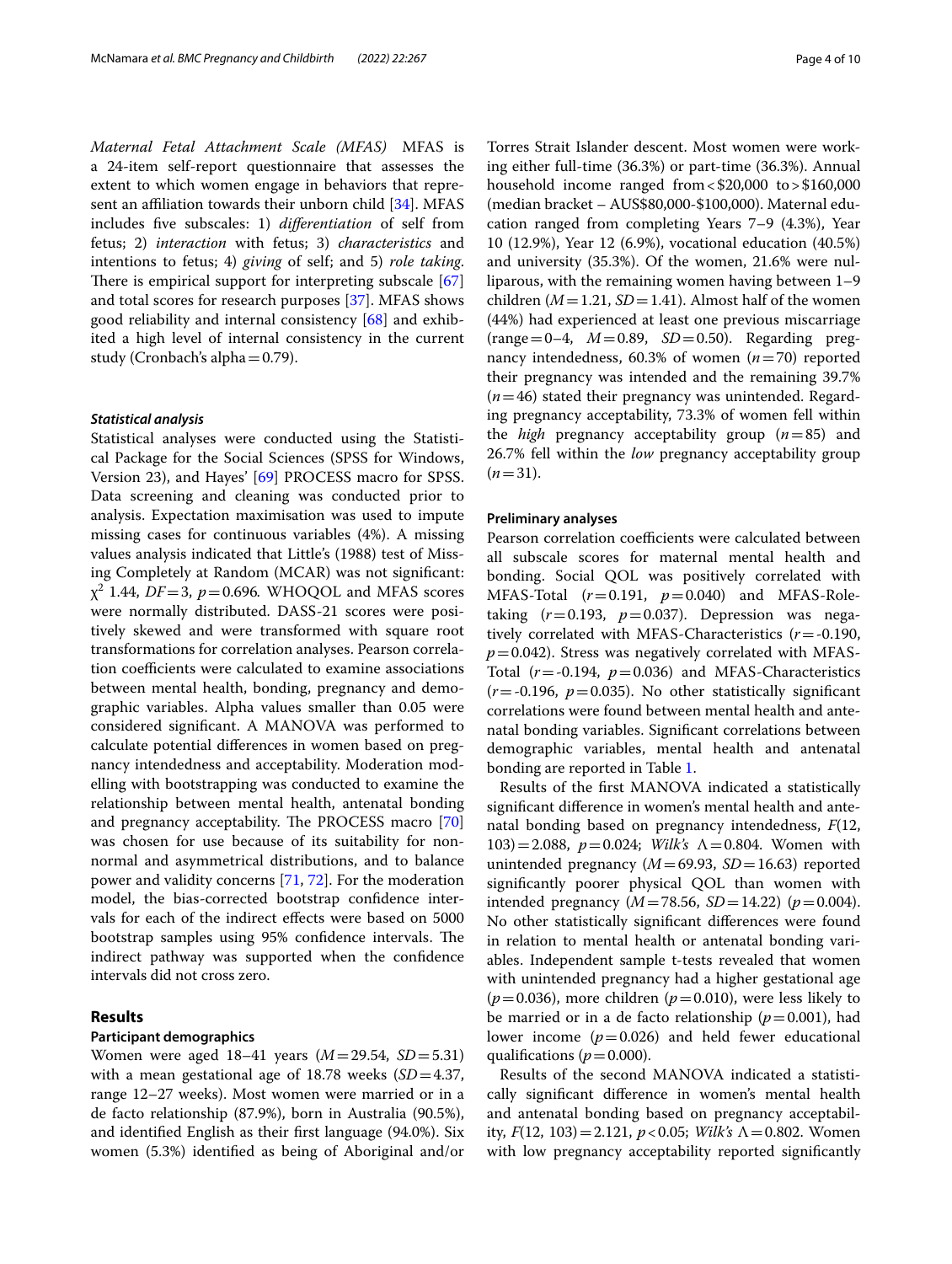<span id="page-4-0"></span>**Table 1** Signifcant correlations between demographic variables and measures of maternal mental health and antenatal bonding

| Demographic variable    | Mental health and<br>bonding variable | r        | p     |
|-------------------------|---------------------------------------|----------|-------|
| Pregnancy intendedness  | WHO-Physical                          | 0.268    | 0.004 |
| Pregnancy acceptability | WHO-Physical                          | 0.273    | 0.003 |
|                         | WHO-Environmental                     | 0.195    | 0.036 |
|                         | DASS-Total                            | $-0.226$ | 0.015 |
|                         | DASS-Depression                       | $-0.260$ | 0.005 |
|                         | DASS-Anxiety                          | $-0.235$ | 0.011 |
|                         | MFAS-Total                            | 0.214    | 0.021 |
|                         | MFAS-Characteristics                  | 0.197    | 0.034 |
|                         | MFAS-Giving                           | 0.214    | 0.021 |
| Gestational age         | MFAS-Differentiation                  | 0.306    | 0.001 |
|                         | MFAS-Characteristics                  | 0.191    | 0.040 |
| Fertility treatment     | WHO-Physical                          | 0.186    | 0.047 |
| Parity                  | WHO-Physical                          | $-0.226$ | 0.015 |
| Age                     | <b>WHO-Stress</b>                     | $-0.204$ | 0.029 |
| Miscarriage             | WHO-Physical                          | $-0.287$ | 0.025 |
|                         | MFAS-Total                            | 0.190    | 0.044 |
|                         | MFAS-Giving                           | 0.307    | 0.001 |

lower physical and environmental QOL, and higher depression, anxiety and total distress compared with women with high pregnancy acceptability. Women with low pregnancy acceptability showed lower psychological QOL than high pregnancy acceptability women, however this was not statistically signifcantly diferent. No diferences were found for social QOL or stress. In relation to antenatal bonding, MFAS-Total, MFAS-Characteristics and MFAS-Giving scores were greater in women with high pregnancy acceptability (see Table [2](#page-4-1) for further details). Women with low pregnancy acceptability had a higher number of children  $(p=0.014)$  and people living in their home  $(p=0.011)$ , were less likely to be married or in a de facto relationship  $(p=0.004)$ , and held fewer educational qualifications ( $p=0.003$ ).

#### **Main analyses**

The association between mental health, antenatal bonding and pregnancy acceptability was further explored through moderation analysis. MFAS-total was entered as the dependent variable, DASS-total as the independent variable and pregnancy acceptability as the predicted moderator. Based on preliminary analyses, history of miscarriage, relationship status (married or de facto versus separated or single) and educational qualifcations (university educated versus high school or trade qualification) were entered as covariates. The model explained 15.06% of the variance in antenatal bonding: *F*(6, 106) = 3.13, *p* = 0.0073,  $R^2$  = 0.1506. Unstandardized

<span id="page-4-1"></span>

| Variable             | Acceptability | M     | <b>SD</b> | F      | p     |
|----------------------|---------------|-------|-----------|--------|-------|
| WHO-Physical         | Low           | 68.03 | 17.15     | 9.172  | 0.003 |
|                      | High          | 77.73 | 14.53     |        |       |
| WHO-Psychological    | Low           | 73.71 | 11.98     | 3.854  | 0.052 |
|                      | High          | 78.59 | 11.80     |        |       |
| WHO-Social           | Low           | 78.81 | 16.09     | 1.093  | 0.298 |
|                      | High          | 81.98 | 13.82     |        |       |
| WHO-Environmental    | Low           | 78.97 | 13.17     | 4.525  | 0.036 |
|                      | High          | 84.86 | 13.21     |        |       |
| DASS-Depression      | Low           | 1.36  | 1.03      | 10.201 | 0.002 |
|                      | High          | 0.83  | 0.81      |        |       |
| DASS-Anxiety         | Low           | 1.76  | 0.85      | 5.558  | 0.020 |
|                      | High          | 1.27  | 0.91      |        |       |
| DASS-Stress          | Low           | 2.03  | 1.11      | 2.419  | 0.123 |
|                      | High          | 1.82  | 0.93      |        |       |
| DASS-Total           | Low           | 3.20  | 1.36      | 6.650  | 0.011 |
|                      | High          | 2.54  | 1.23      |        |       |
| MFAS-Total           | l ow          | 82.75 | 13.07     | 5.480  | 0.021 |
|                      | High          | 88.03 | 9.77      |        |       |
| MFAS-Differentiation | Low           | 15.81 | 2.66      | 2.234  | 0.138 |
|                      | High          | 16.49 | 2.00      |        |       |
| MFAS-Interaction     | l ow          | 16.35 | 3.33      | 2.147  | 0.146 |
|                      | High          | 17.29 | 2.95      |        |       |
| MFAS-Characteristics | Low           | 20.08 | 4.03      | 4.582  | 0.034 |
|                      | High          | 21.70 | 3.44      |        |       |
| MFAS-Giving          | l ow          | 14.51 | 3.74      | 5.490  | 0.021 |
|                      | High          | 15.76 | 1.96      |        |       |
| MFAS-Role-taking     | Low           | 16.00 | 2.94      | 2.047  | 0.155 |
|                      | High          | 16.78 | 2.45      |        |       |

coefficients, SEs, and 95% CIs are shown in Table [3](#page-5-0). DASS-total was a signifcant individual predictor of antenatal bonding: *B*=-6.97, *t*(106)=-3.00, *p*=0.0219, but pregnancy acceptability was not:  $B = -4.07$ ,  $t(106) = -0.73$ ,  $p=0.4680$ . The interaction effect was statistically significant and different from zero:  $B = 3.48$ ,  $t(106) = 2.04$ ,  $p=0.0434$ , indicating that the association of distress with antenatal bonding depends on women's degree of pregnancy acceptability. In the low acceptability group, there was a statistically signifcant relationship between antenatal bonding and distress:  $B = -3.49$ ,  $t(106) = -2.45$ , *p*=0.0160, 95% CI [-6.32, -0.66]. For the high acceptability group, no statistically signifcant relationship existed between antenatal bonding and distress: *B*=-0.02, *t*(106)=-0.02, *p*=0.9863, 95% CI [-1.88, 1.85] (see Fig. [1\)](#page-5-1). These findings indicate that pregnancy acceptability impacted on distress and bonding for women who reported ambivalent or negative feelings towards their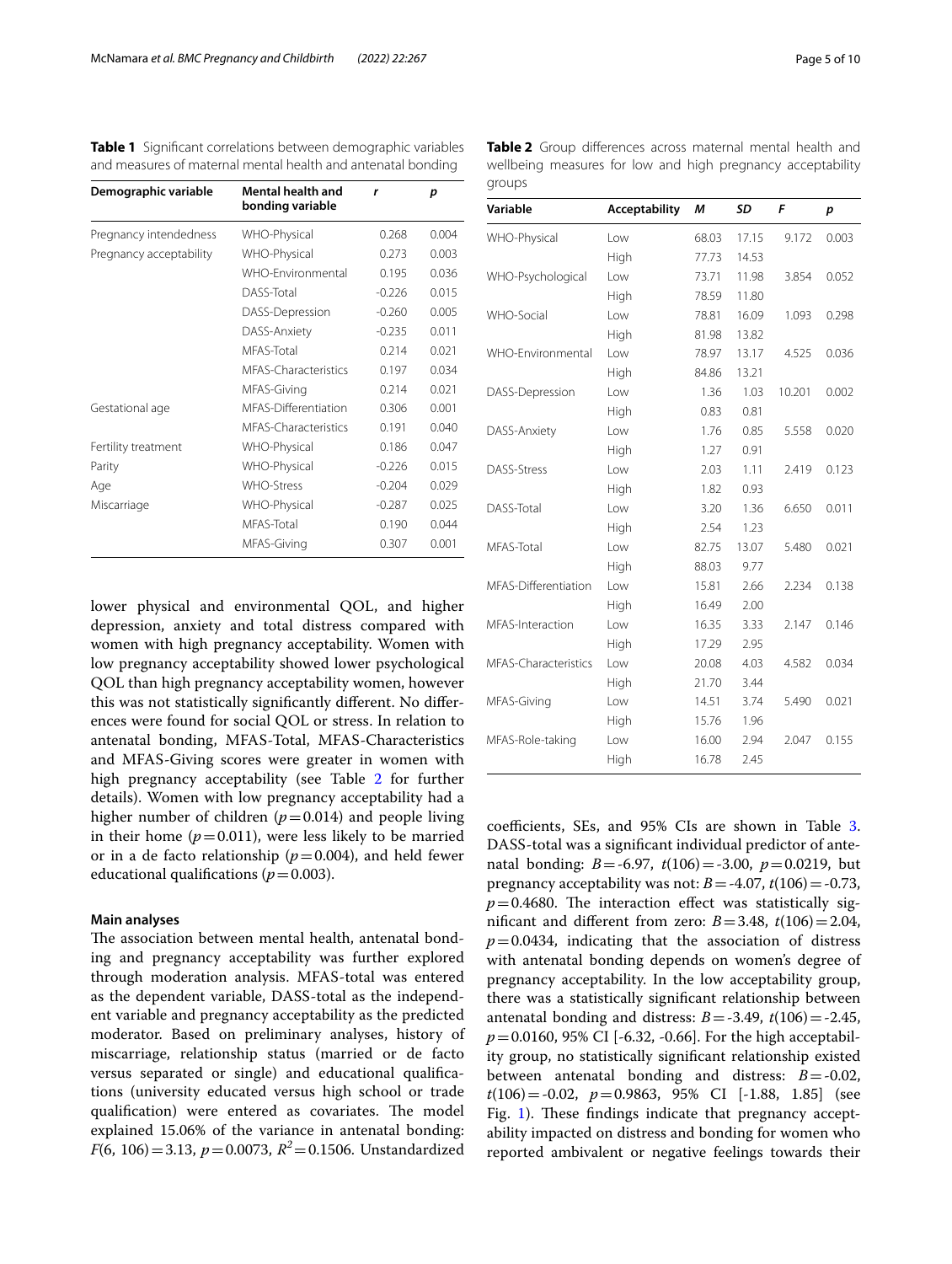|                                 | В       | <b>SE</b> |         | р      | LLCI     | <b>ULCI</b> |
|---------------------------------|---------|-----------|---------|--------|----------|-------------|
| DASS-total                      | $-6.97$ | 3.00      | $-2.33$ | 0.0219 | $-12.91$ | $-1.03$     |
| Acceptability                   | $-4.07$ | 5.59      | $-0.73$ | 0.4680 | $-15.15$ | 7.01        |
| Covariate (miscarriage)         | 4.08    | 2.01      | 2.03    | 0.0448 | 0.10     | 8.06        |
| Covariate (relationship status) | $-3.83$ | 3.31      | $-1.16$ | 0.2494 | $-10.39$ | 2.73        |
| Covariate (education)           | $-2.71$ | 2.17      | $-1.25$ | 0.2140 | $-7.02$  | 1.59        |
| Acceptability x DASS-total      | 3.48    | .70       | 2.04    | 0.0434 | 0.11     | 6.85        |
| Constant                        | 99.32   | 10.47     | 9.49    | 0.000  | 78.57    | 120.07      |

<span id="page-5-0"></span>**Table 3** Model coefficients for testing moderation of the relationship between antenatal bonding and distress by pregnancy acceptability

*R*2 0.1506, *F*(6, 106) 3.13, *p* 0.0073

pregnancy (low acceptability) but not those who reported entirely positive feelings (high acceptability). Additional models with social and psychological QOL as the independent variables were tested, but were non-signifcant.

#### **Discussion**

In this study we investigated the role of pregnancy intendedness and acceptability in maternal mental health and antenatal bonding in a sample of 116 Australian pregnant women. Domains of antenatal bonding were positively correlated with social QOL and negatively correlated with depression and stress, but not other domains of QOL or anxiety. Group diferences emerged between the high and low pregnancy acceptability groups indicating poorer mental health and bonding for women with lower pregnancy acceptability.

After controlling for a number of socio-demographic covariates, pregnancy acceptability moderated the relationship between overall distress and antenatal bonding.

#### **Pregnancy intendedness**

Consistent with previous research [\[73\]](#page-9-11), we found that women with unintended pregnancy reported poorer physical QOL than women with intended pregnancy. This finding suggests that women who reported their pregnancy as unintended endorsed reduced mobility and access to services, and poorer satisfaction with sleep and their ability to work and engage in activities. Puente and colleagues [[74\]](#page-9-12) suggested that a reduced locus of control experienced when a pregnancy is not planned may afect a woman's appraisal of common pregnancy symptoms (e.g., nausea, vomiting) and increase the impact of these

<span id="page-5-1"></span>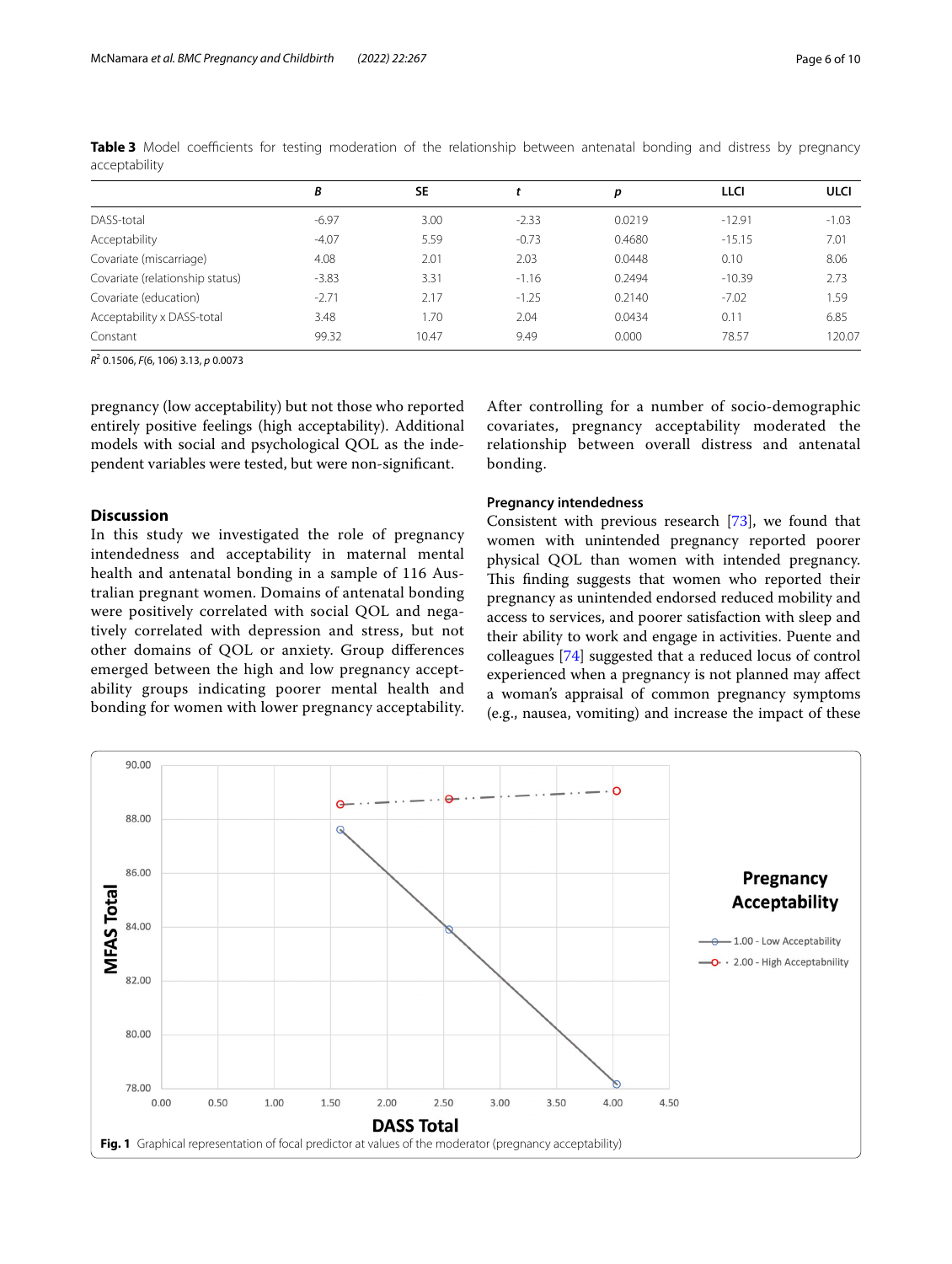symptoms on her functioning. We found no other group diferences based on pregnancy intendedness in relation to mental health or bonding, supporting our hypothesis that the pregnancy intendedness model may not provide a sensitive enough framework by which to identify women in need of support. Similar patterns relating to demographic variables emerged between the pregnancy intendedness and acceptability groups. Women with unintended pregnancy and low pregnancy acceptability reported having had a higher number of children, were less likely to be married or in a de facto relationship and held fewer educational qualifications. This finding was not unexpected given that all of the women in the low acceptability group classifed their pregnancy as unintended. However, it suggests that previous research examining intendedness may have unknowingly tapped into the acceptability construct. This potential explanation is of course speculative and requires future longitudinal research tracking pregnancy intendedness and acceptability before and during pregnancy.

#### **Using pregnancy acceptability as a framework**

When our sample was analysed based on pregnancy acceptability, a number of group diferences emerged. Compared with the high acceptability group, women with low pregnancy acceptability reported significantly lower physical and environmental QOL, and higher depression, anxiety and total distress. Women with low pregnancy acceptability reported lower global antenatal bonding, in addition to lower scores on the *Charac‑ teristics* and *Role-taking* subscales of the MFAS. These fndings suggest that regardless of whether the pregnancy was intended, a woman's cognitive and emotional appraisal of her pregnancy is related to the way she feels about herself and her baby. For women who reported ambivalent or mostly negative feelings towards their pregnancy (low acceptability), their evaluation may have reflected poor timing and desirability of the pregnancy based on current circumstances and future goals and a disconnect between reality and intentions around fertility behaviour [\[24](#page-8-8)]. Adjusting to the idea of pregnancy and parenthood may have involved unexpected changes in career trajectory, stress about fnancial stability, questioning of relationship status and ambivalence around readiness and preparedness for parenting [[7\]](#page-7-6). The crosssectional nature of our data means that we cannot infer causation about the nature of this relationship. Our data may indicate that low pregnancy acceptability led to an increase in distress, decrease in quality of life and poorer antenatal bonding. Alternatively, women's existing mental health and emotional connection towards their baby may have contributed to their appraisal of the acceptability of the pregnancy.

#### **Pregnancy acceptability in mental health and bonding**

Further analyses showed that the association of distress with antenatal bonding was dependent on women's appraisal of pregnancy acceptability. Our moderation model highlighted a relationship between psychological distress and antenatal bonding for women who reported ambivalent or negative feelings (low acceptability) but not those who reported entirely positive feelings towards their pregnancy (high acceptability). This suggests that a woman who experiences ambivalent or negative feelings towards her pregnancy and symptoms of psychological distress (e.g., depression, anxiety, stress), may fnd it more difficult to form positive mental representations of her baby and engage in behaviors that signify a desire for closeness and interaction with her baby. This is an important consideration during the antenatal period as women with low pregnancy acceptability, who are also experiencing psychological distress, appear to be at increased risk of antenatal bonding difficulties.

#### **Strengths and limitations**

A strength of this study was the diverse group of women who participated. They came from a range of backgrounds and had diverse pregnancy histories. Participant diversity was facilitated by the demographic profle of the hospital at which recruitment took place. It is the largest in the region, supports a 250 km catchment area, provides generalist and specialist maternity services and offers a range of antenatal care options for women. A methodological limitation of this study was that we only asked women with unintended pregnancy about their response to their pregnancy. While we assume that women with planned pregnancies experience a high degree of pregnancy acceptability, it would have been preferential to ask all women about their response. Future research would beneft from asking all women about their feelings towards their pregnancy regardless of intendedness and seeking to measure pregnancy intendedness and acceptability in more nuanced ways. Asking women about the way their partners felt about the pregnancy may also play a role in women's appraisal of pregnancy acceptability and would a fruitful area for future research. Future studies could also investigate the role that social support from family and friends has for women in relation to their feelings of pregnancy acceptability. The use of self-report questionnaires allowed us to collect a range of data from a large sample with minimal consumer and healthcare worker burden. However, reliance on self-report means that symptomatology may have been under or over-reported. Finally, we recognise that the cross-sectional design of the study offers only a snapshot view of pregnancy acceptability from a modest single community sample of women within an Australian context. Given we know women's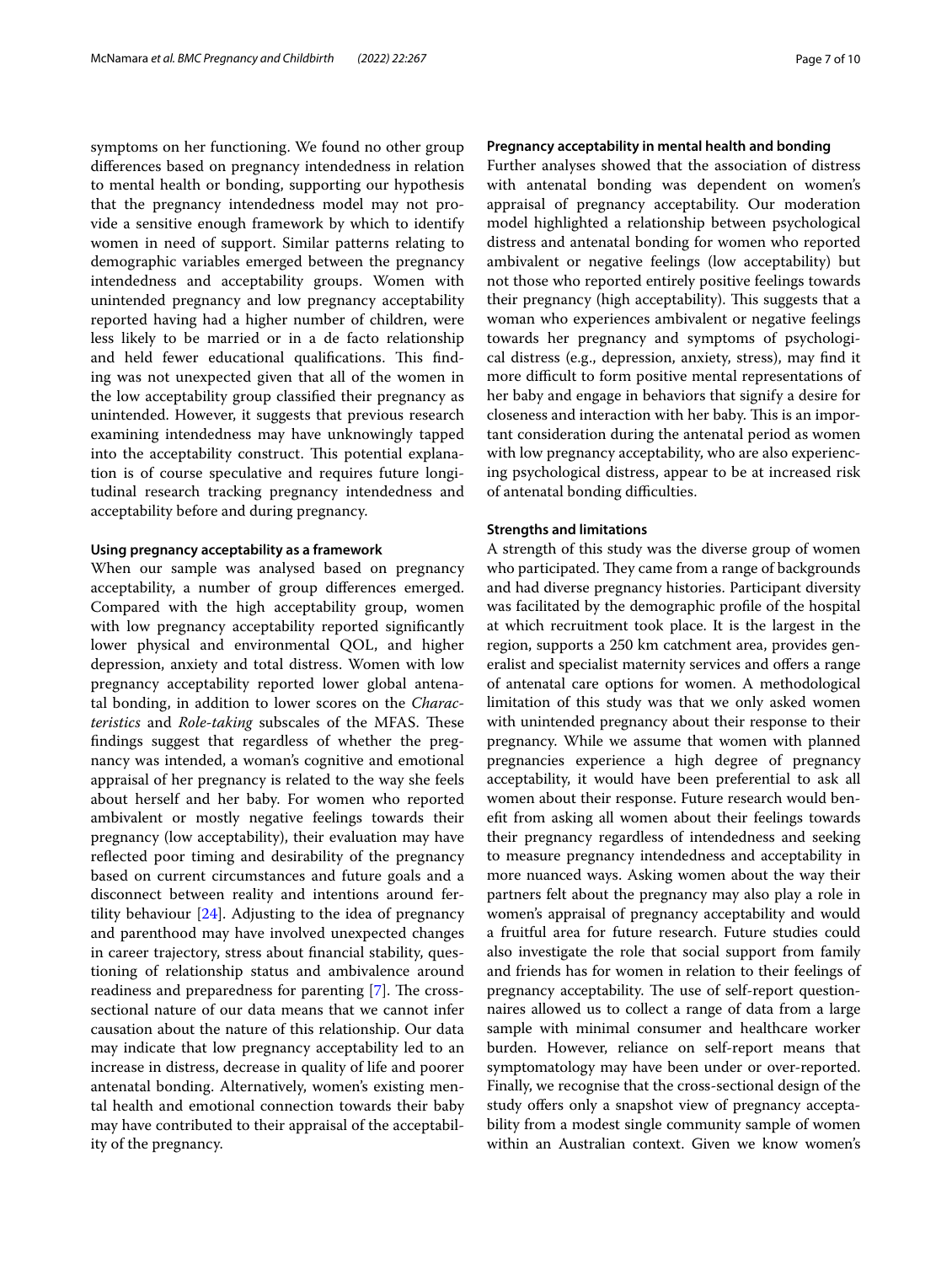views about pregnancy may change from pre-conception and throughout pregnancy [\[4](#page-7-3), [29\]](#page-8-13), longitudinal research in this area would be valuable.

#### **Recommendations**

Continued exploration of the pregnancy acceptability model as an adjunct to the pregnancy intendedness model is needed to determine its role as a potential indicator for women at risk for mental health and bonding difficulties. This approach is also consistent with a more holistic understanding of women's wellbeing that is focused on individual experiences. Greater knowledge of the role of pregnancy acceptability in women's experiences of pregnancy may assist health professionals to support women who would beneft from targeted interventions to improve outcomes for mother and baby.

#### **Conclusion**

Findings from our sample of 116 Australian pregnant women provide the frst evidence that pregnancy acceptability may not only be associated with women's mental health and bonding during pregnancy, but that it may impact upon this relationship. The complex relationship between women's mental health and antenatal bonding can be better understood when consideration is given to women's individual characteristics and circumstances. This paper highlights that pregnancy acceptability may be an important factor in the way women feel about themselves and their baby, especially when they experience mixed or negative feelings towards their pregnancy.

#### **Acknowledgements**

Thank you to the participating women and staff at Wollongong Hospital Antenatal Clinic for their support of this study. We acknowledge the traditional custodians of the land on which this research was conducted.

#### **Authors' contributions**

JM: Conceptualisation, Methodology, Investigation, Data curation, Formal analysis, Writing – original draft, Writing – reviewing and editing. AR: Formal analysis, Writing – reviewing and editing. ALB: Conceptualisation, Formal analysis, Writing – reviewing and editing. MLT: Conceptualisation, Formal analysis, Writing – reviewing and editing, Supervision. JSH, Conceptualisation, Formal analysis, Writing – reviewing and editing, Supervision. The author(s) read and approved the fnal manuscript.

#### **Funding**

This project was conducted as part of a PhD at the University of Wollongong (NSW, Australia) that was funded through an Australian Government Research Training Program (RTP) Scholarship. Funding was also provided through the Australian Research Council (Grant No. DP180101286) to JH.

#### **Availability of data and materials**

The datasets used and/or analysed during the current study are available from the corresponding author on reasonable request.

#### **Declarations**

#### **Ethics approval and consent to participate**

Ethical approval was obtained for this study from the University of Wollongong Health and Medical Human Research Committee. Site specifc

#### **Consent for publication**

Not applicable.

#### **Competing interests**

There are no conficts of interests to be declared, nor are any third-party materials being used within this manuscript.

#### **Author details**

<sup>1</sup> School of Psychology, University of Wollongong, Wollongong, NSW 2522, Australia. <sup>2</sup> Early Start, University of Wollongong, Wollongong, NSW 2522, Australia. <sup>3</sup> School of Psychology, University of Waikato, Hamilton, Waikato 3240, New Zealand. <sup>4</sup>Illawarra Health and Medical Research Institute, University of Wollongong, Wollongong, NSW 2522, Australia.

# Received: 6 May 2021 Accepted: 8 March 2022<br>Published online: 29 March 2022

#### **References**

- <span id="page-7-0"></span>1. Redshaw M, Martin C. Motherhood: a natural progression and a major transition. J Reprod Infant Psychol. 2011;29(4):305–7.
- <span id="page-7-1"></span>2. Lou S, Frumer M, Schlütter MM, Petersen OB, Vogel I, Nielsen CP. Experiences and expectations in the frst trimester of pregnancy: a qualitative study. Health Expect. 2017;20(6):1320–9.
- <span id="page-7-2"></span>3. Modh C, Ingela L, Ingegerd B. First time pregnant women's experiences in early pregnancy. Int J Qual Stud Health Well-being. 2011;6(2):1–11.
- <span id="page-7-3"></span>4. Borrero S, Nikolajski C, Steinberg JR, Freedman L, Akers AY, Ibrahim S, et al. "It just happens": a qualitative study exploring low-income women's perspectives on pregnancy intention and planning. Contraception. 2015;91(2):150–6.
- <span id="page-7-4"></span>5. Santelli JS, Lindberg LD, Orr MG, Finer LB, Speizer I. Toward a multidimensional measure of pregnancy intentions: evidence from the United States. Stud Fam Plann. 2009;40(2):87–100.
- <span id="page-7-5"></span>6. John S, Roger R, Kendra HT, Brenda Colley G, Kathryn C, Rebecca C, et al. The measurement and meaning of unintended pregnancy. Perspect Sex Reprod Health. 2003;35(2):94–101.
- <span id="page-7-6"></span>7. Gomez AM, Arteaga S, Ingraham N, Arcara J, Villaseñor E. It's not planned, but is it okay? the acceptability of unplanned pregnancy among young people. Womens Health Issues. 2018;28(5):408–14.
- <span id="page-7-7"></span>8. Mumford SL, Sapra KJ, King RB, Louis JF, Buck Louis GM. Pregnancy intentions - a complex construct and call for new measures. Fertil Steril. 2016;106(6):1453–62.
- <span id="page-7-8"></span>Brown SS, Eisenberg L. The best intentions unintended pregnancy and the well-being of children and families. Washington, DC: National Academy Press; 1995.
- <span id="page-7-9"></span>10 Shah PS, Balkhair T, Ohlsson A, Beyene J, Scott F, Frick C. Intention to become pregnant and low birth weight and preterm birth: a systematic review. Paediatr Child Health. 2009;14(A):10–A.
- <span id="page-7-10"></span>11. Rowe H, Holton S, Kirkman M, Bayly C, Jordan L, McNamee K, et al. Prevalence and distribution of unintended pregnancy: the understanding fertility management in Australia National Survey. Aust N Z J Public Health. 2016;40(2):104–9.
- 12. Habib MA, Raynes-Greenow C, Nausheen S, Soof SB, Sajid M, Bhutta ZA, et al. Prevalence and determinants of unintended pregnancies amongst women attending antenatal clinics in Pakistan. BMC Pregnancy Childbirth. 2017;17(1):156.
- <span id="page-7-11"></span>13. Kaye K, Gootman JA, Ng AS, Finley C. The benefts of birth control in America: Getting the facts straight. Washington, DC; 2014. [https://power](https://powertodecide.org/sites/default/files/resources/primary-download/benefits-of-birth-control-in-america.pdf) [todecide.org/sites/default/fles/resources/primary-download/benefits-of](https://powertodecide.org/sites/default/files/resources/primary-download/benefits-of-birth-control-in-america.pdf)[birth-control-in-america.pdf](https://powertodecide.org/sites/default/files/resources/primary-download/benefits-of-birth-control-in-america.pdf).
- <span id="page-7-12"></span>14. Goossens J, Van Den Branden Y, Van Der Sluys L, Delbaere I, Van Hecke A, Verhaeghe S, et al. The prevalence of unplanned pregnancy ending in birth, associated factors, and health outcomes. Hum Reprod. 2016;31(12):2821–33.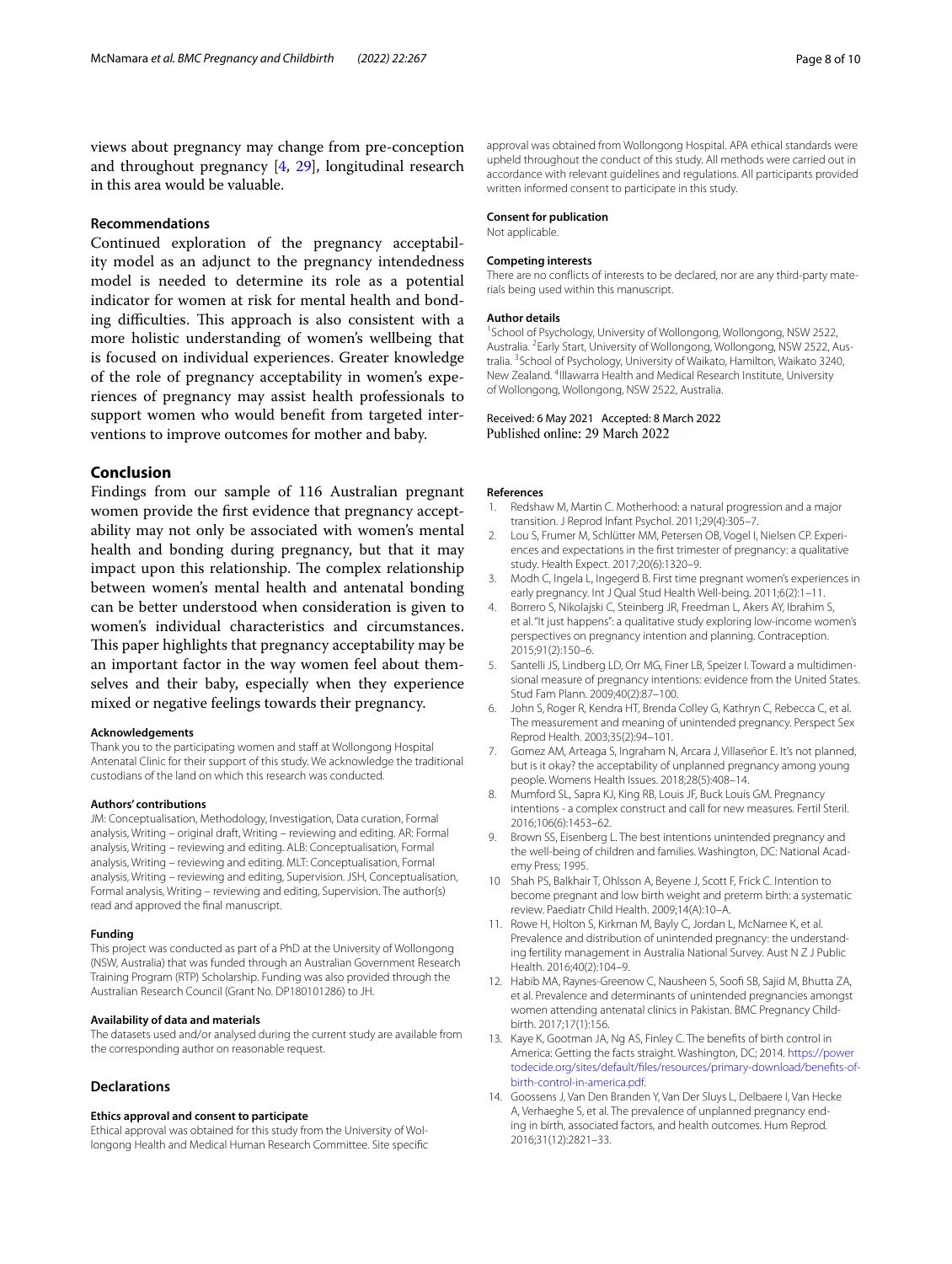- <span id="page-8-0"></span>15. Wellings KP, Jones KGM, Mercer CHP, Tanton CP, Clifton SB, Datta JM, et al. The prevalence of unplanned pregnancy and associated factors in Britain: fndings from the third national survey of sexual attitudes and lifestyles (Natsal-3). The Lancet (British edition). 2013;382(9907):1807–16.
- <span id="page-8-1"></span>16. Karaçam Z, Şen E, Amanak K. Efects of unplanned pregnancy on neonatal health in Turkey: a case–control study. Int J Nurs Pract. 2010;16(6):555–63.
- <span id="page-8-2"></span>17. Crissey SR. Effect of pregnancy intention on child well-being and development: combining retrospective reports of attitude and contraceptive use. Popul Res Policy Rev. 2005;24(6):593–615.
- <span id="page-8-3"></span>18. Rubertsson C, Pallant JF, Sydsjö G, Haines HM, Hildingsson I. Maternal depressive symptoms have a negative impact on prenatal attachment – fndings from a Swedish community sample. J Reprod Infant Psychol. 2015;33(2):153–64.
- <span id="page-8-4"></span>19. Damato EG. Prenatal attachment and other correlates of postnatal maternal attachment to twins. Adv Neonatal Care. 2004;4(5):274–91.
- <span id="page-8-5"></span>20. Shreffler KM, Spierling TN, Jespersen JE, Tiemeyer S. Pregnancy intendedness, maternal-fetal bonding, and postnatal maternal-infant bonding. Infant Ment Health J. 2021;42(3):1–12.
- 21. Chang H, Chen S, Chen C. Predictors of antenatal psychosocial stress in Taiwanese women. J Nurs Res. 2016;24(3):193–200.
- <span id="page-8-6"></span>22. Honjo S, Arai S, Kaneko H, Ujiie T, Murase S, Sechiyama H, et al. Antenatal depression and maternal-fetal attachment. Psychopathology. 2003;36(6):304–11.
- <span id="page-8-7"></span>23. Bachrach CA, Newcomer S. Intended pregnancies and unintended pregnancies: distinct categories or opposite ends of a continuum? Fam Plann Perspect. 1999;31(5):251–2.
- <span id="page-8-8"></span>24 Barrett G, Smith SC, Wellings K. Conceptualisation, development, and evaluation of a measure of unplanned pregnancy. J Epidemiol Community Health (1979). 2004;58(5):426–33.
- <span id="page-8-9"></span>25. Sable MR. Pregnancy intentions may not be a useful measure for research on maternal and child health outcomes. Fam Plann Perspect. 1999;31(5):249–50.
- <span id="page-8-10"></span>26. Shreffler KM, Greil AL, Mitchell KS, McQuillan J. Variation in pregnancy intendedness across US women's pregnancies. Matern Child Health J. 2015;19(5):932–8.
- <span id="page-8-11"></span>27. Aiken ARA, Borrero S, Callegari LS, Dehlendorf C. Rethinking the pregnancy planning paradigm: unintended conceptions or unrepresentative concepts? Perspect Sex Reprod Health. 2016;48(3):147–51.
- <span id="page-8-12"></span>28. Tolman RM, Walsh T, Bybee D, Davis N, Reed LA, Safyer P, et al. Paternal response to ultrasound predicts increased paternal-fetal attachment. J Fam Issues. 2021;00:1–23.
- <span id="page-8-13"></span>29. Aiken ARA, Potter JE. Are Latina women ambivalent about pregnancies they are trying to prevent? evidence from the border contraceptive access study. Perspect Sex Reprod Health. 2013;45(4):196–203.
- <span id="page-8-14"></span>30. Trussell J, Vaughan B, Stanford J. Are all contraceptive failures unintended pregnancies? evidence from the 1995 national survey of family growth. Perspect Sex Reprod Health. 1999;31(5):246–60.
- <span id="page-8-15"></span>31. Taft AJ, Shankar M, Black KI, Mazza D, Hussainy S, Lucke JC. Unintended and unwanted pregnancy in Australia: a cross-sectional, national random telephone survey of prevalence and outcomes. Med J Aust. 2018;209(9):407–8.
- <span id="page-8-16"></span>32. Lifander A, Lifander A, Gaydos LMD, Gaydos LMD, Hogue CJR, Hogue CJR. Circumstances of pregnancy: low income women in Georgia describe the diference between planned and unplanned pregnancies. Matern Child Health J. 2007;11(1):81–9.
- <span id="page-8-17"></span>33. Branjerdporn G, Meredith P, Strong J, Garcia J. Associations between maternal-foetal attachment and infant developmental outcomes: a systematic review. Matern Child Health J. 2017;21(3):540–53.
- <span id="page-8-18"></span>34. Cranley MS. Development of a tool for the measurement of maternal attachment during pregnancy. Nurs Res. 1981;30(5):281–4.
- <span id="page-8-19"></span>35. Rossen L, Hutchinson DJ, Wilson J, Burns L, Allsop S, Elliott E, et al. Maternal bonding through pregnancy and postnatal: Findings from an Australian longitudinal study. Am J Perinatol. 2017;34(8):808–17.
- <span id="page-8-20"></span>36. Redshaw M, Martin C. Babies, 'bonding' and ideas about parental 'attachment.' J Reprod Infant Psychol. 2013;31(3):219–21.
- <span id="page-8-21"></span>37. Van den Bergh B, Simons A. A review of scales to measure the motherfoetus relationship. J Reprod Infant Psychol. 2009;27(2):114–26.
- <span id="page-8-22"></span>38. Muller ME. A critical review of prenatal attachment research. Sch Inq Nurs Pract. 1992;6(1):5–22.
- <span id="page-8-23"></span>39. Condon JT, Corkindale C. The correlates of antenatal attachment in pregnant women. Br J Med Psychol. 1997;70(4):359–72.
- <span id="page-8-24"></span>40. Branjerdporn G, Meredith P, Wilson T, Strong J. Prenatal predictors of maternal-infant attachment. Can J Occup Ther. 2020;87(4):265–77.
- <span id="page-8-25"></span>41. Siddiqui A, Hagglof B. Does maternal prenatal attachment predict postnatal mother–infant interaction? Early Human Dev. 2000;59:13–25.
- <span id="page-8-26"></span>42. McElwaint NL, Booth-LaForce C. Maternal sensitivity to infant distress and nondistress as predictors of infant-mother attachment security. J Fam Psychol. 2006;20(2):247–55.
- <span id="page-8-27"></span>43. Schmid B, Blomeyer D, Buchmann AF, Trautmann-Villalba P, Zimmermann US, Schmidt MH, et al. Quality of early mother–child interaction associated with depressive psychopathology in the ofspring: A prospective study from infancy to adulthood. J Psychiatr Res. 2011;45(10):1387–94.
- <span id="page-8-28"></span>44. Austin MP, Highet N. Mental health care in the perinatal period: Australian clinical practice guidelines. Melbourne: Centre of Perinatal Excellence; 2017.
- <span id="page-8-29"></span>45. McConachie H, Hammal D, Welsh B, Keane B. Wellbeing of new mothers. Community Pract. 2008;81(3):19–22.
- <span id="page-8-30"></span>46. Anderson VN, Fleming AS, Steiner M. Mood and the transition to motherhood. J Reprod Infant Psychol. 1994;12(2):69–77.
- <span id="page-8-31"></span>47. Barnett B, Parker G. Possible determinants, correlates and consequences of high levels of anxiety in primiparous mothers. Psychol Med. 1986;16(1):177–85.
- <span id="page-8-32"></span>48. McNamara J, Townsend ML, Herbert JS. A systemic review of maternal wellbeing and its relationship with maternal fetal attachment and early postpartum bonding. PloS One. 2019;14(7):e0220032.
- <span id="page-8-33"></span>49. Rolle L, Giordano M, Santoniccolo F, Trombetta T. Prenatal attachment and perinatal depression: a systematic review. Int J Environ Res Public Health. 2020;17(2644):1–26.
- <span id="page-8-34"></span>50. Gobel A, Stuhrmann LY, Harder S, Schulte-Markwort M, Mudra S. The association between maternal-fetal bonding and prenatal anxiety: An explanatory analysis and systematic review. J Afect Disord. 2018;15(239):313–27.
- <span id="page-8-35"></span>51. Matthies LM, Müller M, Doster A, Sohn C, Wallwiener M, Reck C, et al. Maternal–fetal attachment protects against postpartum anxiety: The mediating role of postpartum bonding and partnership satisfaction. Arch Gynecol Obstet. 2020;301:107–17.
- <span id="page-8-36"></span>52. Hsu TL, Chen CH. Stress and maternal-fetal attachment of pregnant women during their third trimester. Kaohsiung J Med Sci. 2001;17(1):36–45.
- <span id="page-8-37"></span>53. Ozcan H, Ustundag MF, Yilmaz M, Aydinoglu U, Ersoy AO, Eyi E. The relationships between prenatal attachment, basic personality traits, styles of coping with stress, depression, and anxiety, and marital adjustment among women in the third trimester of pregnancy. Eurasian J Med. 2019;51(3):232–6.
- <span id="page-8-38"></span>54. Mikulincer M, Florian V. Maternal-fetal bonding, coping strategies, and mental health during pregnancy - the contribution of attachment style. J Soc Clin Psychol. 1999;18(3):255–76.
- <span id="page-8-39"></span>55. Goecke TW, Voigt F, Faschingbauer F, Spangler G, Beckmann MW, Beetz A. The association of prenatal attachment and perinatal factors with preand postpartum depression in frst-time mothers. Arch Gynecol Obstet. 2012;286(2):309–16.
- <span id="page-8-40"></span>56. White O, McCorry NK, Scott-Heyes G, Dempster M, Manderson J. Maternal appraisals of risk, coping and prenatal attachment among women hospitalised with pregnancy complications. J Reprod Infant Psychol. 2008;26(2):74–85.
- <span id="page-8-41"></span>57. Australia PC. Valuing perinatal mental health: The consequences of not treating perinatal depression and anxiety. Melbourne: Centre of Perinatal Excellence; 2014.
- <span id="page-8-42"></span>58. Illawarra Shoalhaven Local Health District. Maternity and Women's Health 2019. Available from: [https://www.islhd.health.nsw.gov.au/services-clini](https://www.islhd.health.nsw.gov.au/services-clinics/maternity-and-womens-health) [cs/maternity-and-womens-health.](https://www.islhd.health.nsw.gov.au/services-clinics/maternity-and-womens-health)
- <span id="page-8-43"></span>59. Webster J, Nicholas C, Velacott C, Cridland C, Fawcett L. Validation of the WHOQOL-BREF among women following childbirth. Aust N Z J Obstet Gynaecol. 2010;50:132–7.
- <span id="page-8-44"></span>60. Krzepota J, Sadowska D, Biernat E. Relationships between physical activity and quality of life in pregnant women in the second and third trimester. Int J Environ Res Public Health. 2018;15(12):2745.
- <span id="page-8-45"></span>61 Skevington S, Lotfy M, O'Connell K. The World Health Organization's WHOQOL-BREF quality of life assessment: psychometric properties and